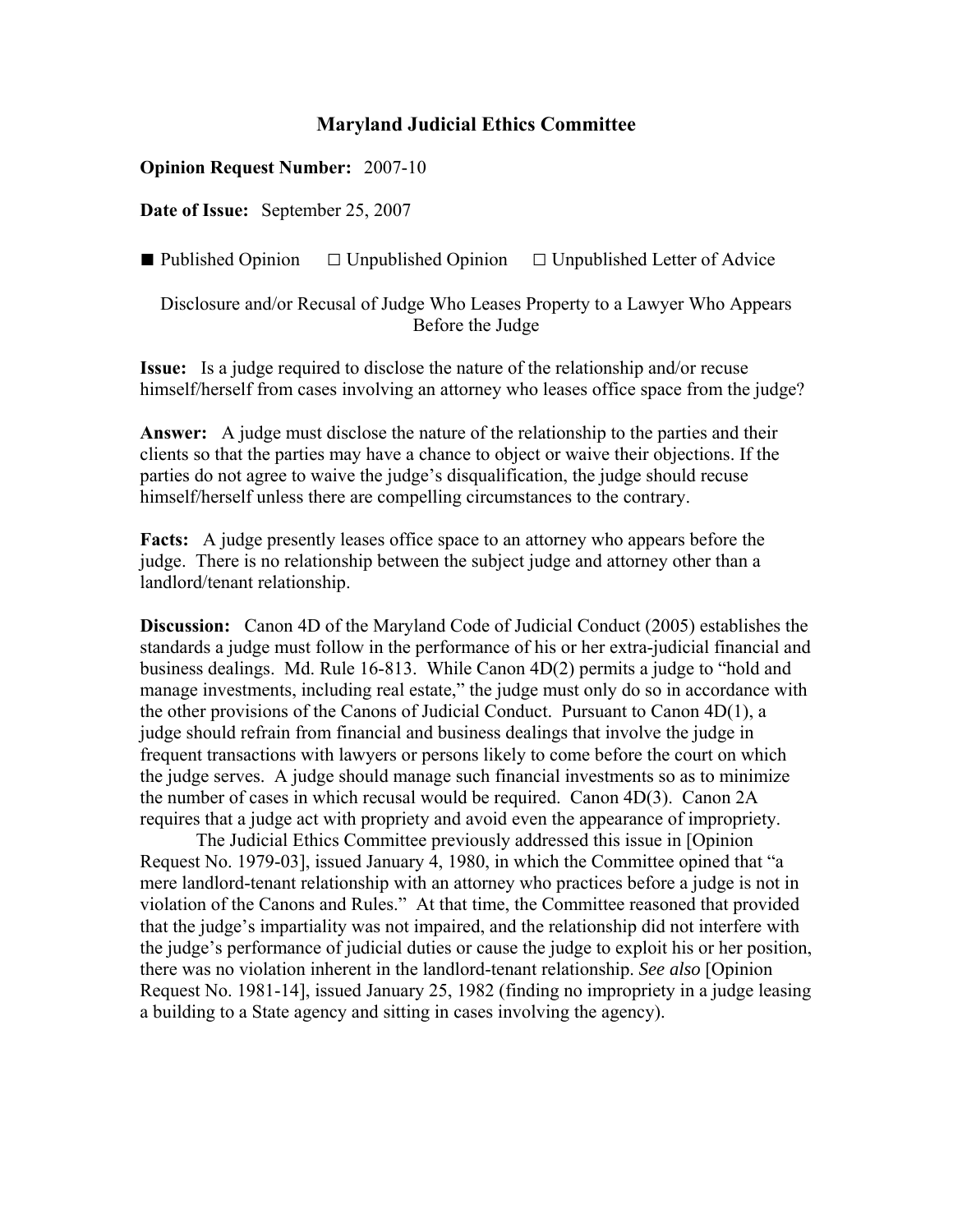## **Maryland Judicial Ethics Committee Opinion Request Number:** 2007-10 **Date of Issue:** September 25, 2007

**■** Published Opinion **□** Unpublished Opinion □ Unpublished Letter of Advice Page 2 of 3

 Mindful of its prior precedent, the Committee nonetheless finds persuasive more recent opinions of other jurisdictions that have addressed this issue and that conclude that a failure to recuse or disclose the existence of a landlord-tenant relationship between a judge and an attorney appearing before the judge could result in an appearance of impropriety and/or be violative of the prohibition against financial dealings with lawyers that come before the judge. *See, e.g.,* Florida Judicial Ethics Advisory Committee Opinion No. 2007-10 (2007), *citing* Florida Judicial Ethics Advisory Committee Opinions Nos.  $97-33 \& 85-08$  (judge directed to recuse or disclose where the local legal aid office leased space in an office owned by the judge); South Carolina Advisory Committee on Standards of Judicial Conduct Opinion No. 6-2006 (2006) (judge should not lease residence to State Trooper who appears regularly in front of the judge); Massachusetts Committee on Judicial Ethics Opinion No. 93-3 (1993) (directing recusal from all contested cases in which a tenant of the judge represents a party before the judge); New York Judicial Advisory Committee Opinion No. 05-113 (2006) (requiring recusal from cases involving attorney in a landlord-tenant relationship with the judge); Wisconsin Judicial Conduct Advisory Committee Opinion No. 02-2 (2003) (a judge may not lease space to a lawyer who is likely to appear before the judge). *But see* Washington Ethics Advisory Committee Opinion No. 93-08 (1993) (permitting a judicial officer to lease real estate to a lawyer without having to be disqualified in cases where that attorney appears as counsel, although noting that disclosure may be appropriate in certain circumstances); Virginia Judicial Ethics Advisory Committee Opinions Nos. 03-1 (2003) and 017 (2001) (attorney who subleases a portion of an office owned by a judge not prohibited from appearing before that judge although the judge should disclose such relationship to the parties in the case).

 The lease of office space by a judge to a lawyer who appears in front of that judge may raise doubts in the public's mind as to the extent to which this relationship may affect the judge's ability to remain fair and impartial, in contravention of Canon 2A. The Committee believes that automatic disqualification is not required in this instance, provided the judge discloses the landlord-tenant nature of the relationship to the parties and their clients so that they may have a chance to object to the judge's participation in the case or waive their objections. If there is an objection made, the judge should not hear the case unless there are compelling circumstances to the contrary. To the extent that any prior opinions of this Committee with respect to this subject matter are inconsistent with this opinion, they are overruled and further reliance on such prior opinions is not advised.

**Application:** The Judicial Ethics Committee cautions that this opinion is applicable only prospectively and only to the conduct of the requestor described in this opinion, to the extent of the requestor's compliance with this opinion. Omission or misstatement of a material fact in the written request for opinion negates reliance on this opinion.